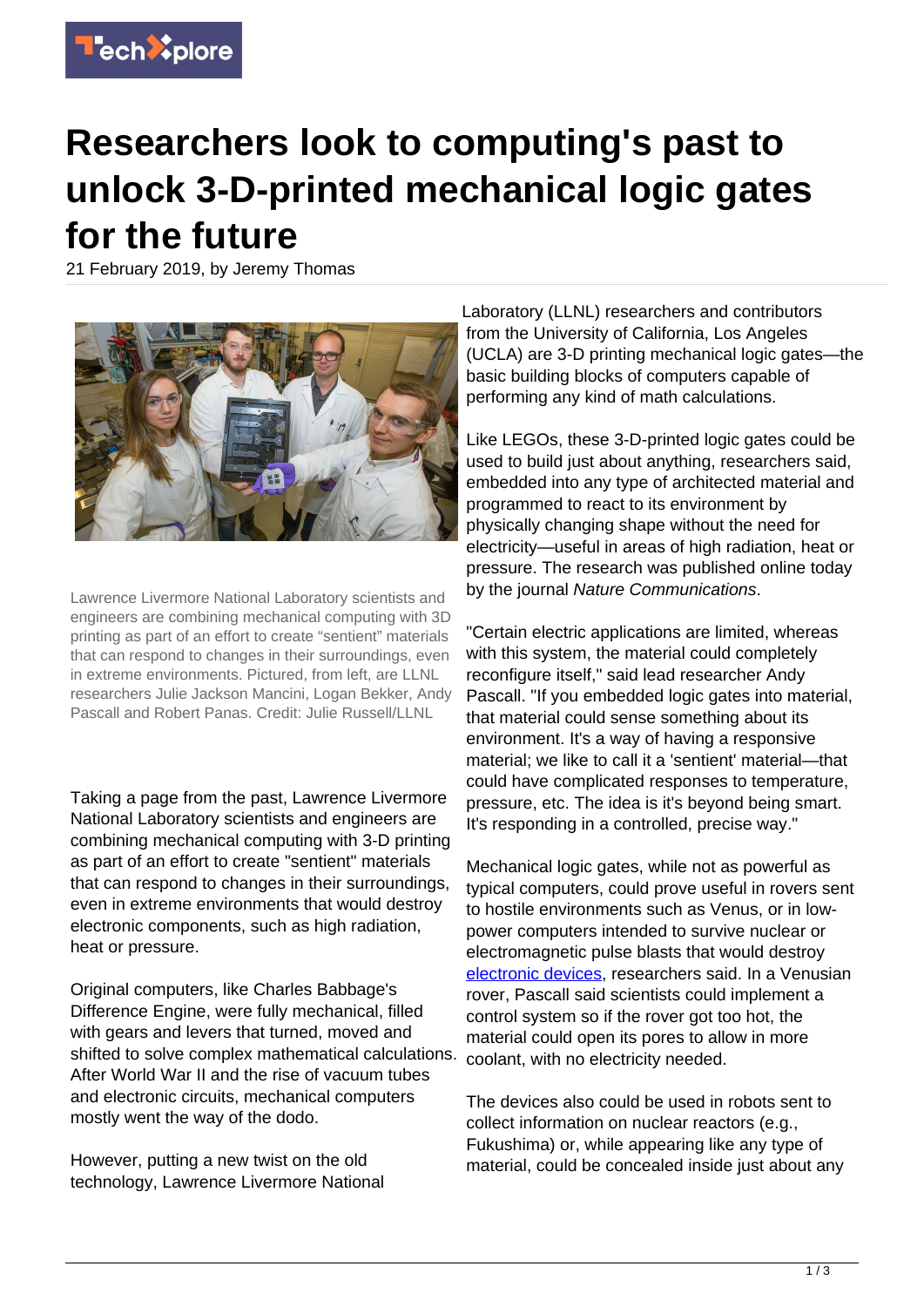

kind of imaginable structure.

"The nice thing about our design is it's not limited in could not be fabricated," Panas said. "What we're scale," Pascall said. "We can go down to an order of several microns up to as big as you need it to be, elements that are 3-D printed, which changes how and it can be rapidly prototyped. This would be a difficult task without 3-D printing."



A series of mechanical logic gates are 3D-printed using the Large Area Projection Microstereolithography (LAPµSL) method. Credit: Lawrence Livermore National Laboratory

LLNL research engineer Robert Panas, former LLNL postdoctoral researcher Jonathan Hopkins, who is now an assistant professor of mechanical aerospace and engineering at UCLA, and summer student Adam Song designed the device's flexure gates that allow the system to bend and move.

Panas, the project's principal investigator, said the flexures behave like switches. The flexures are chained together and, when stimulated, trigger a cascade of configurations that can be used to perform mechanical logic calculations without external power. The gates themselves work due to displacement, taking in an external binary signal from a transducer, such as a pressure pulse or pulse of light from a fiber optic cable and performing a logical calculation. The result is translated to movement, creating a domino effect throughout all the gates that physically changes the shape of the device.

"Many mechanical logic designs have substantial limitations and you run into fanciful designs that doing is using these flexures, these flexible the logic structure can go together. We eventually realized we needed a displacement logic setup (to transfer information). Surprisingly, it actually worked."

The flexures' buckling action allows the structure to be preprogrammed or store information with no need for an auxiliary energy flow, Panas said, making them well-suited for environments with high radiation, temperature or pressures. Panas said logic gates could be used to collect temperature readings in vaccines or foods and notify when certain thresholds have been reached, or inside bridges to collect data on structural loading, for example.

"We see this as simple [logic](https://techxplore.com/tags/logic/) being put into highvolume [materials,](https://techxplore.com/tags/materials/) potentially getting readings in places where you can't normally get data," Panas said.

At UCLA, Hopkins used a 3-D printing process called two-photon stereolithography, where a laser scans within a photocurable liquid polymer that cures and hardens where the laser shines, to print a set of gates at a sub-micron level.

"Once the structure was printed, we then deformed it in place using different lasers that act as optical tweezers," Hopkins explained. "We then actuated the switches using those optical tweezers as well. It's a revolutionary new approach for making these materials at the micro-scale."

The design was driven by computationally modeling the [gates](https://techxplore.com/tags/gates/)' buckling behavior, and although they were designed in two dimensions, Pascall said he would like to move to 3-D. Pascall hopes the technology can be used to design secure, personalized control systems, and said plans are to release the design as open source. The technology also could be a teaching tool for students, who could print their own [logic gates](https://techxplore.com/tags/logic+gates/) using commercial 3-D printers and learn about how computers work, he added.